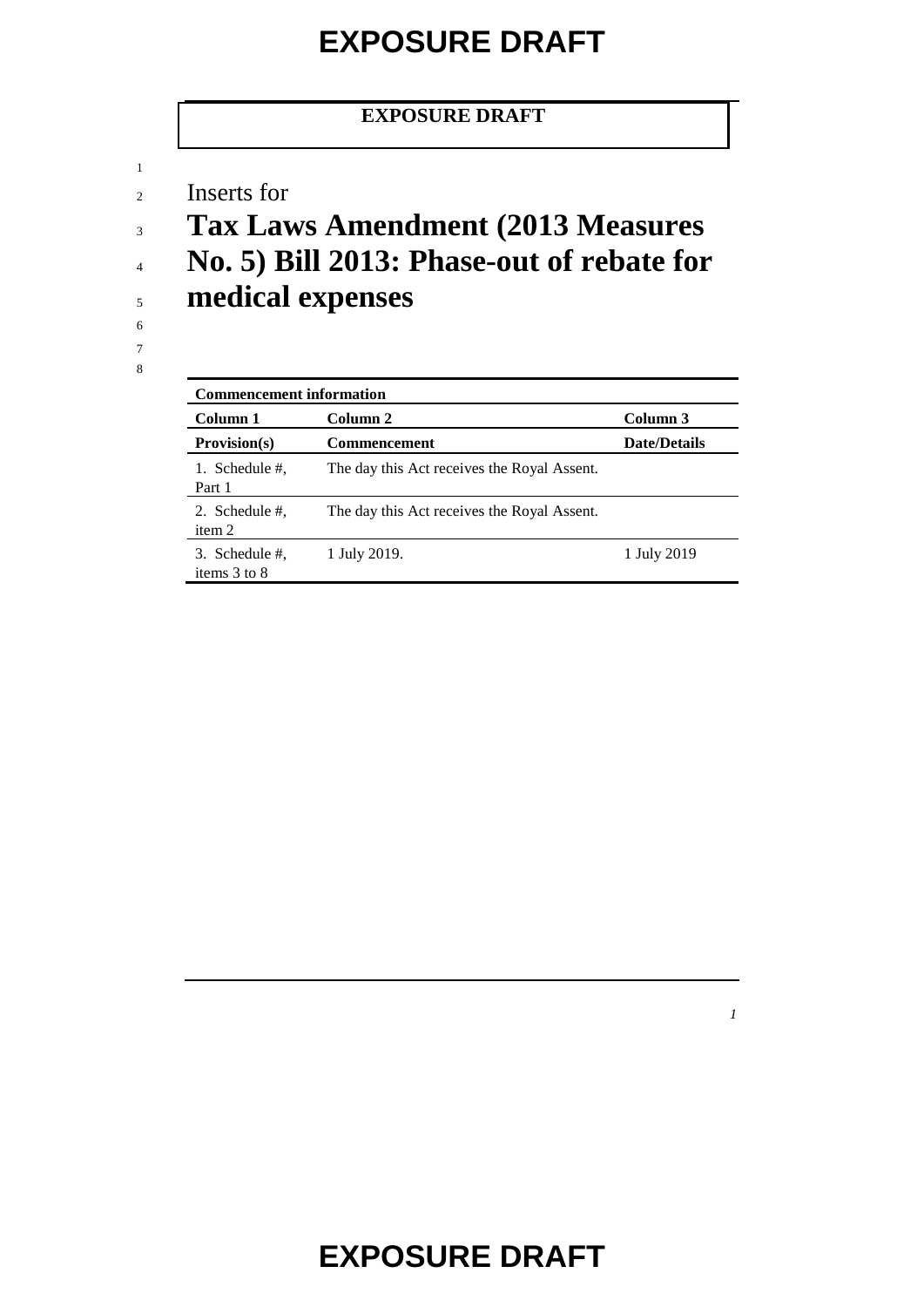|                               | Schedule #---Phase-out of rebate for medical<br>expenses                                                                                                                                     |  |  |  |
|-------------------------------|----------------------------------------------------------------------------------------------------------------------------------------------------------------------------------------------|--|--|--|
| <b>Part 1-Main amendments</b> |                                                                                                                                                                                              |  |  |  |
|                               | <b>Income Tax Assessment Act 1936</b>                                                                                                                                                        |  |  |  |
| Insert:                       | 1 Before subsection 159P(1)                                                                                                                                                                  |  |  |  |
|                               | Phase-out of rebate for medical expenses                                                                                                                                                     |  |  |  |
|                               | (1A) A taxpayer is not entitled to a rebate of tax under this section in<br>respect of the 2019-20 year of income or a later year of income.                                                 |  |  |  |
|                               | (1B) For the 2013-14 to 2018-19 years of income, an amount that would<br>otherwise be paid as medical expenses is treated as not being paid<br>as medical expenses unless the payment:       |  |  |  |
|                               | (a) relates to an aid for a person with a disability; or<br>(b) relates to services rendered by a person as an attendant of a<br>person with a disability; or                                |  |  |  |
|                               | (c) relates to care provided by an approved provider (within the<br>meaning of the Aged Care Act 1997) of a person who:                                                                      |  |  |  |
|                               | (i) is approved as a care recipient under that Act; or<br>(ii) is a continuing care recipient within the meaning of that<br>Act.                                                             |  |  |  |
|                               | (1C) However, subsection (1B) does not apply to amounts paid in a year<br>of income as medical expenses in respect of a taxpayer:                                                            |  |  |  |
|                               | (a) for the 2013-14 year of income—if the taxpayer's assessment<br>for the 2012-13 year of income included an amount of rebate<br>under this section that was greater than nil; and          |  |  |  |
|                               | (b) for the 2014-15 year of income—if the taxpayer's assessment<br>for both the 2012-13 and 2013-14 years of income included<br>an amount of rebate under this section that was greater than |  |  |  |
|                               | nil.<br>(1D) Subsection (1B) also does not apply in working out a rebate of tax<br>to which the trustee of a trust estate is entitled in respect of                                          |  |  |  |
|                               | amounts paid in a year of income as medical expenses in respect of<br>a beneficiary:                                                                                                         |  |  |  |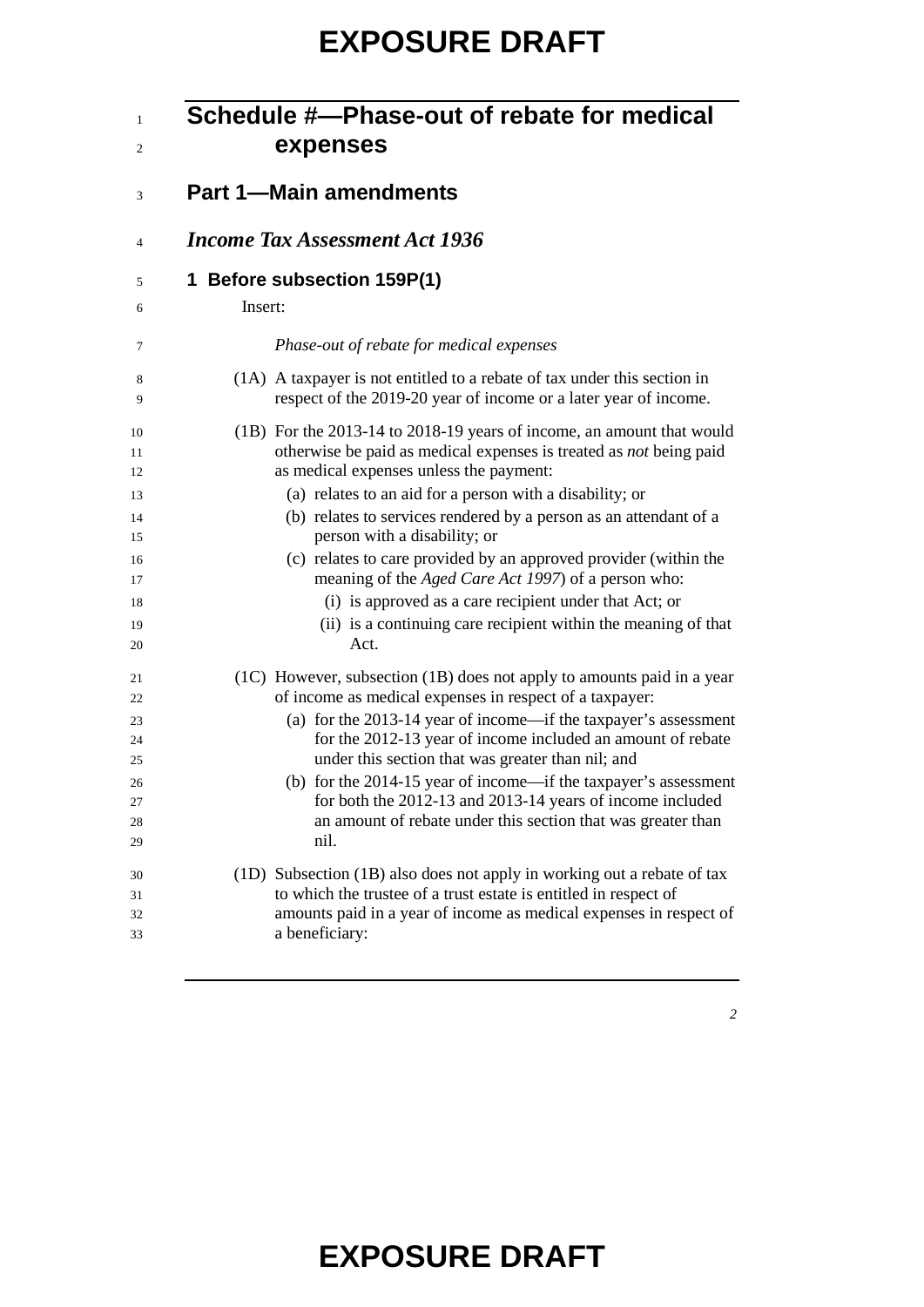| $\overline{1}$  | (a) for the $2013-14$ year of income—if the trustee's assessment |
|-----------------|------------------------------------------------------------------|
| 2               | for the 2012-13 year of income included an amount of rebate      |
| 3               | under this section in respect of the beneficiary that was        |
| $\overline{4}$  | greater than nil; and                                            |
| -5              | (b) for the $2014-15$ year of income—if the trustee's assessment |
| -6              | for both the 2012-13 and 2013-14 years of income included        |
| $7\phantom{.0}$ | an amount of rebate under this section in respect of the         |
| -8              | beneficiary that was greater than nil.                           |
|                 |                                                                  |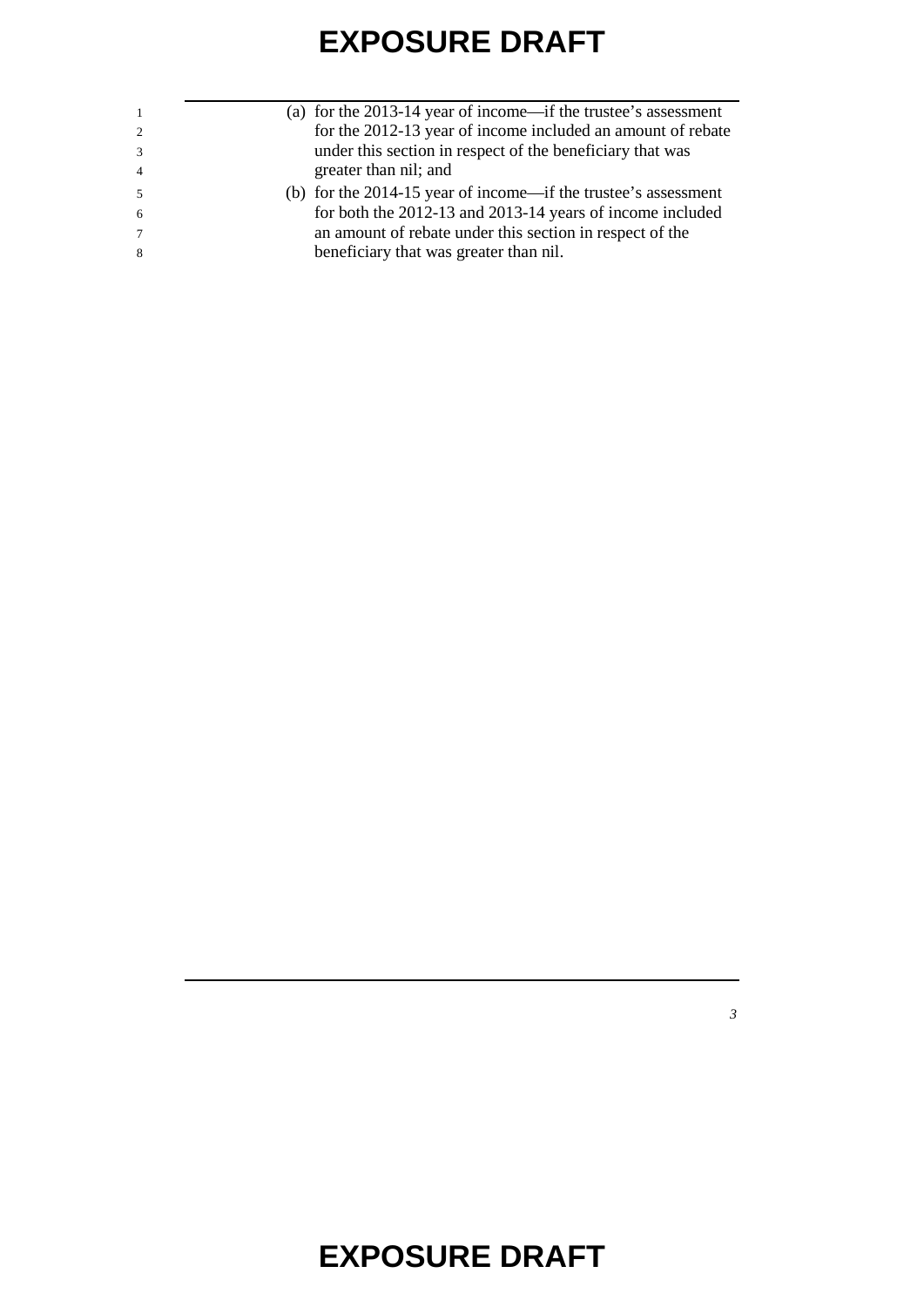| $\mathbf{1}$         |                      | <b>Part 2-Consequential amendments</b>                                                                                                                                                                                                                     |
|----------------------|----------------------|------------------------------------------------------------------------------------------------------------------------------------------------------------------------------------------------------------------------------------------------------------|
| 2                    |                      | <b>Fringe Benefits Tax Assessment Act 1986</b>                                                                                                                                                                                                             |
| 3                    | 2 Subsection 58L(2)  |                                                                                                                                                                                                                                                            |
| 4                    |                      | Repeal the subsection, substitute:                                                                                                                                                                                                                         |
| 5                    | (2) In this section: |                                                                                                                                                                                                                                                            |
| 6                    |                      | <i>medical expenses</i> means payments:                                                                                                                                                                                                                    |
| 7<br>8<br>9          |                      | (a) to a legally qualified medical practitioner, nurse or chemist,<br>or a public or private hospital, in respect of an illness or<br>operation; or                                                                                                        |
| 10<br>11             |                      | (b) to a legally qualified dentist for dental services or treatment<br>or the supply, alteration or repair of artificial teeth; or                                                                                                                         |
| 12<br>13<br>14       |                      | (c) to a person registered under a law of a State or Territory as a<br>dental mechanic in respect of charges lawfully made by that<br>person for the supply, alteration or repair of artificial teeth; or                                                  |
| 15<br>16             |                      | (d) for therapeutic treatment administered by direction of a<br>legally qualified medical practitioner; or                                                                                                                                                 |
| 17<br>18             |                      | (e) in respect of an artificial limb (or part of a limb), artificial<br>eye or hearing aid; or                                                                                                                                                             |
| 19<br>20<br>21       |                      | (f) in respect of a medical or surgical appliance (not otherwise<br>specified in this definition) prescribed by a legally qualified<br>medical practitioner; or                                                                                            |
| 22                   | $(g)$ for:           |                                                                                                                                                                                                                                                            |
| 23                   |                      | (i) the testing of eyes or the prescribing of spectacles or                                                                                                                                                                                                |
| 24<br>25             |                      | contact lenses by a person legally qualified to perform<br>those services; or                                                                                                                                                                              |
| 26<br>27             |                      | (ii) the supply of spectacles or contact lenses in accordance<br>with any such prescription; or                                                                                                                                                            |
| 28<br>29<br>30       |                      | (h) as remuneration of a person for services rendered by him or<br>her as an attendant of a person who is blind or permanently<br>confined to a bed or an invalid chair; or                                                                                |
| 31<br>32<br>33<br>34 |                      | (i) for the maintenance of a dog used for the guidance or<br>assistance of, but not social therapy for, a person with a<br>disability, being a dog that the Commissioner is satisfied is<br>properly trained in the guidance or assistance of persons with |
| 35                   |                      | disabilities.                                                                                                                                                                                                                                              |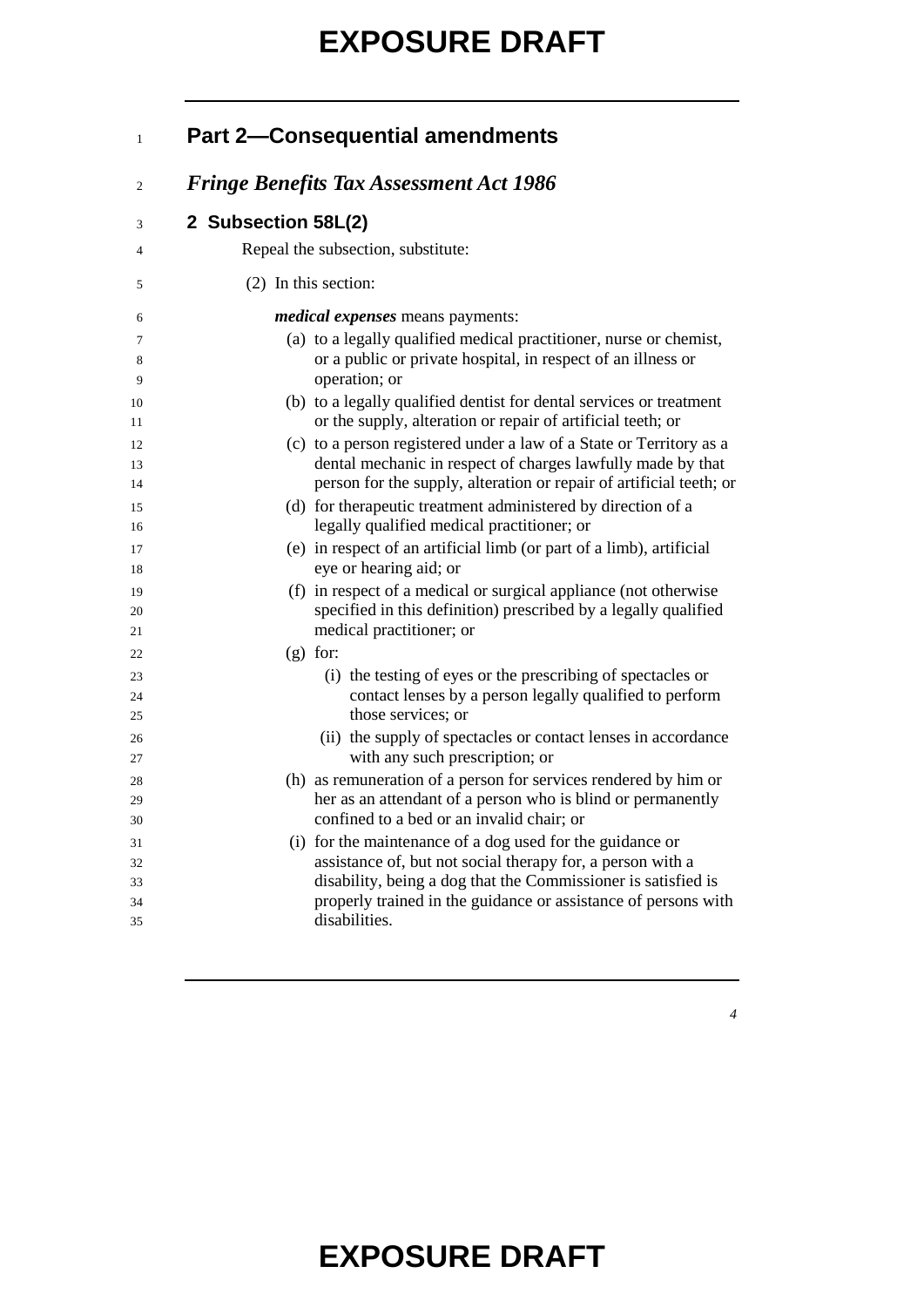| <i>medical treatment</i> means an act or thing where a payment in         |
|---------------------------------------------------------------------------|
| respect of the act or thing:                                              |
| (a) is a medical expense; and                                             |
| (b) is not a payment:                                                     |
| (i) to a legally qualified medical practitioner, nurse or                 |
| chemist, or a public or private hospital, in respect of a                 |
| cosmetic operation that is not a professional service                     |
| (within the meaning of subsection $3(1)$ of the <i>Health</i>             |
| <i>Insurance Act 1973</i> ) for which a medicare benefit is               |
| payable under Part II of that Act; or                                     |
| (ii) to a legally qualified dentist for dental services that are,         |
| or dental treatment that is, solely cosmetic.                             |
| (3) For the purposes of the definitions of <i>medical expenses</i> and    |
| <i>medical treatment</i> in subsection (2), a payment is taken to be made |
| to a legally qualified medical practitioner, nurse or chemist (the        |
| <i>qualified person</i> ) in respect of the provision of services or      |
| treatment, or the supply of goods, if:                                    |
| (a) the payment is made to an employer (not being a public or             |
| private hospital) of the qualified person, or a person with               |
| whom the qualified person has entered into a contract for                 |
| services; and                                                             |
| (b) the payment is made in respect of the provision of those              |
| services or that treatment, or the supply of those goods, by              |
| the qualified person.                                                     |
| (4) For the purposes of the definitions of <i>medical expenses</i> and    |
| <i>medical treatment</i> in subsection (2), a payment is taken to be made |
| to a legally qualified dentist in respect of the provision of dental      |
| services or treatment or the supply, alteration or repair of artificial   |
| teeth if:                                                                 |
| (a) the payment is made to an employer of the dentist, or a               |
| person with whom the dentist has entered into a contract for              |
| services; and                                                             |
| (b) the payment is made in respect of the provision of those              |
| services or that treatment or the supply, alteration or repair of         |
| those artificial teeth, by the dentist.                                   |
| (5) For the purposes of the definitions of <i>medical expenses</i> and    |
| <i>medical treatment</i> in subsection (2), a payment is taken to be made |
| to a person (a registered dental mechanic) registered under a law         |
| of a State or Territory as a dental mechanic in respect of charges        |